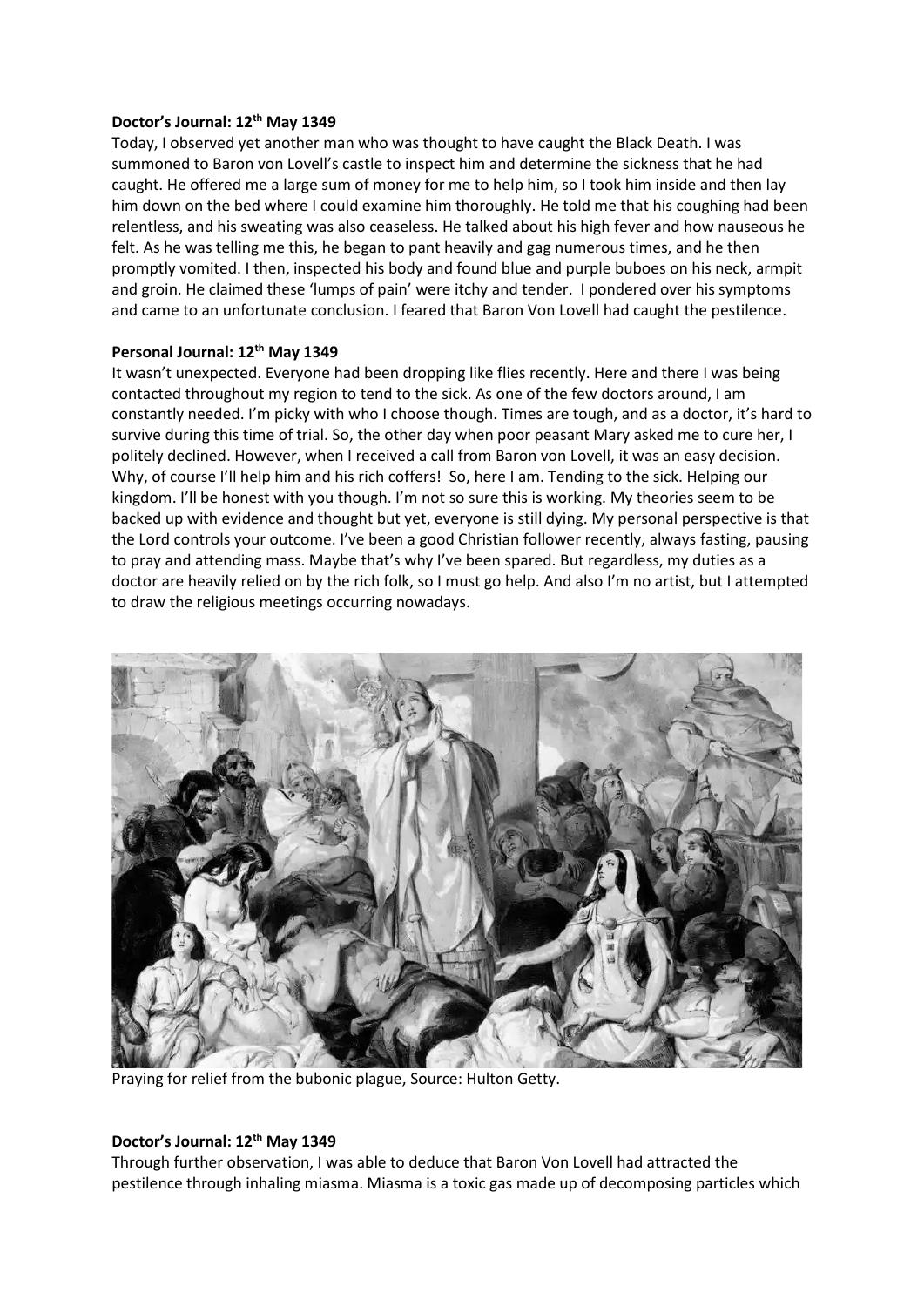could be identified by its foul smell. I believe Baron Von Lovell was exposed to the noxious air throughout his life. Having fought it off for his entire life, his body was exhausted from defending itself and let the miasma enter and infect his body. Entering through the mouth, the poisonous vapour travelled to the lungs, passed through the capillaries and made its way to the heart, contaminating the blood. Then, it was pumped all around the body, thus poisoning the Baron with this disease. The weakest parts of the body, the neck, armpits and groin, found it difficult to defend themselves from the disease, and this is why the lumps of infection have grown in those areas.

## **Personal Journal: 12th May 1349**

I hope I'm right. Oh well, I'll pray for him.

## Transcript of Doctor's Prayer:

Dear Heavenly Father, I'm so sorry you felt the need to punish mankind. I understand your reasons, but I ask that you please spare Baron von Lovell. The man has so much to live for and if he could stay alive for a little longer, it would benefit me financially. I thank you endlessly in anticipation. If there is anything I can do for you, let me know. Once my services as a doctor are no longer required, I will be joining the flagellants. I see them roaming from time to time in the streets. Whipping themselves for their sins, torturing themselves for the benefit of humanity. I saw them persecuting a group of Jewish children the other day. Although this doesn't appeal to me, I am willing to do it for you. Dear Lord, I want to show my love and devotion to you, the greatest power. Thank you for everything you have given me. Amen.

## **Doctor's Journal: 13th May 1349**

Over the next few days, Baron Von Lovell will experience a lot of pain. If Baron von Lovell abides by my treatments, he has a high chance of surviving. The buboes will shrivel up, turn into scabs and then fall off. All of the poison will be emptied out of his body and he will no longer have relentless sweating and coughing. He will be immune to the disease and will be able to go back to his normal life. However, without my treatment, his life will be agony. The buboes will swell up with pus, blood and infection and cause great amounts of pain. A few days later, they will turn black and burst open. A foul smelling fluid will come out of the buboes and cause throbbing and discomfort. The poisoned blood in his body will affect his mental state. The pain from the disease will cause delirium and hallucinations. His liver will overheat, and his brain will become confused and frightened. The brain will overwork itself and become fatigued, causing drowsiness and weariness in the body.

#### **Personal Journal: 13th May 1349**

It's funny, I haven't caught the pestilence myself. You'd think since I'm always around these dying patients that I too, should be sick. I'm on God's good side, that's definitely it. My family weren't though. My father and siblings preferred to dictate their own lives, however, my mother was very religious. She would always carry her cross somewhere on her body. It's ironic that she was the first to go. She lay on the floor, writhing with pain, screaming out in agony. I tried my best to care for her, but I gave her treatments that inevitably made it worse. I was just glad she went quickly, and that she wasn't in pain for a long time. Later, my father and my siblings met the same horrific end. It's strange to see people in that light. Begging so strongly for their life. Every one of them would do anything to survive, but that's not how life works sometimes.

#### **Doctor's Journal 13th May 1349:**

I have concocted many clever remedies that will cure Baron Von Lovell and save him from the wrath of the wretched pestilence. I have fumigated this house with herbs, dried flowers and myrrh to purify the air that Baron Von Lovell breathes. This clean air will be distributed throughout his body, and completely get rid of the infection. Or, to put it more simply, the good air will cancel out the bad air in his body. Another treatment that I have formulated is bloodletting. My method is using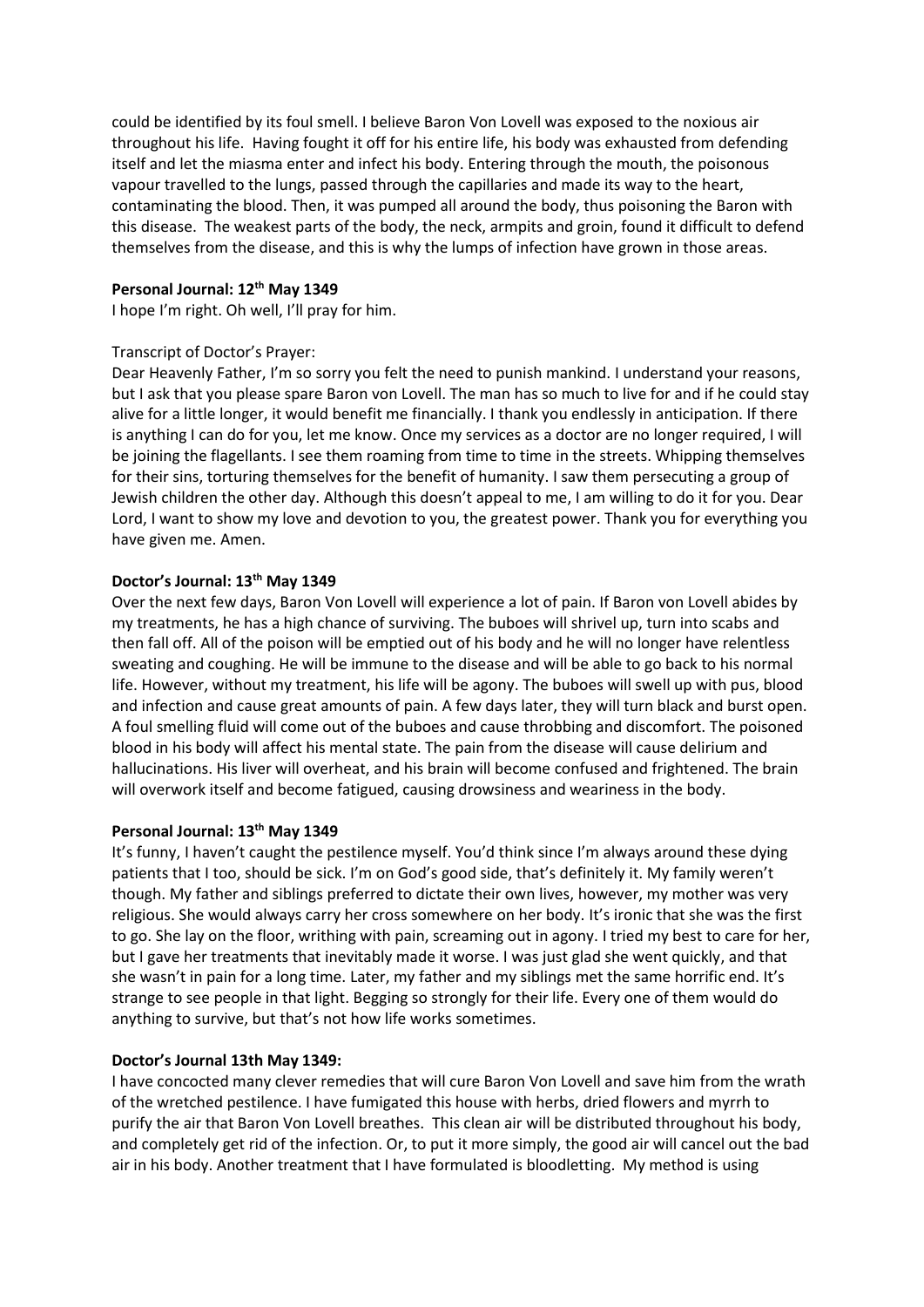leeches to suck the infected blood out of the body. Once the infected blood has left the body, and the heart produces new, healthy blood and the person is able to recover. I have also prescribed Baron Von Lovell to a particular diet. Mustard, mint sauce, apple sauce and horseradish are ingredients that the Baron needs to consume every day. These ingredients balance wet, dry, hot and cold in his body and can help regulate body temperature to stop the Baron from sweating too much. I will also lance the buboes, which will drain the infected fluids helping to remove the disease from the body.

# **Doctor's Journal: 16th May 1349**

I don't want to catch the plague while treating my patients, so I must follow a few precautions in order to minimise the risk. Whenever I am near the Baron, I will wear a birdlike beak to protect myself from the foul miasma that causes this disease. Packed with dried flowers, herbs and spices, my beak fills my lungs with sweet smells which ward off any bad air that could cause the pestilence. A wooden cane is another tool I use to limit my contact with the patient. I use my cane to examine the patient without touching them, thus minimising my risk of contracting the pestilence. Thick waxed clothing will prevent the disease from entering my body and I must be extra careful when I am in close proximity to my patients to ensure I don't catch the disease. For the edification of the reader, I have attached an illustration.



A Woodcut of a Plague Doctor, Source: Unknown

## **Personal Journal: 17th May 1349**

Listen, I'm sorry I haven't written for a while. I've been up to my knees in dead bodies. The stench is horrible. I've started to wear my beak everywhere, it's so awful. The streets are strewn with lifeless, limp humans that have succumbed to the disease. The air that once held so much hope and love, now smells of rotten carcasses. I'm finding it hard to see the bright side. I try to think of the old days, of cheer and fun. But the harsh reality that I currently live in is always tugging at the corners of my mind, threatening to frighten away the good memories. I'll be honest. Life is tough now. I have nobody left. I just don't see the point in continuing anymore.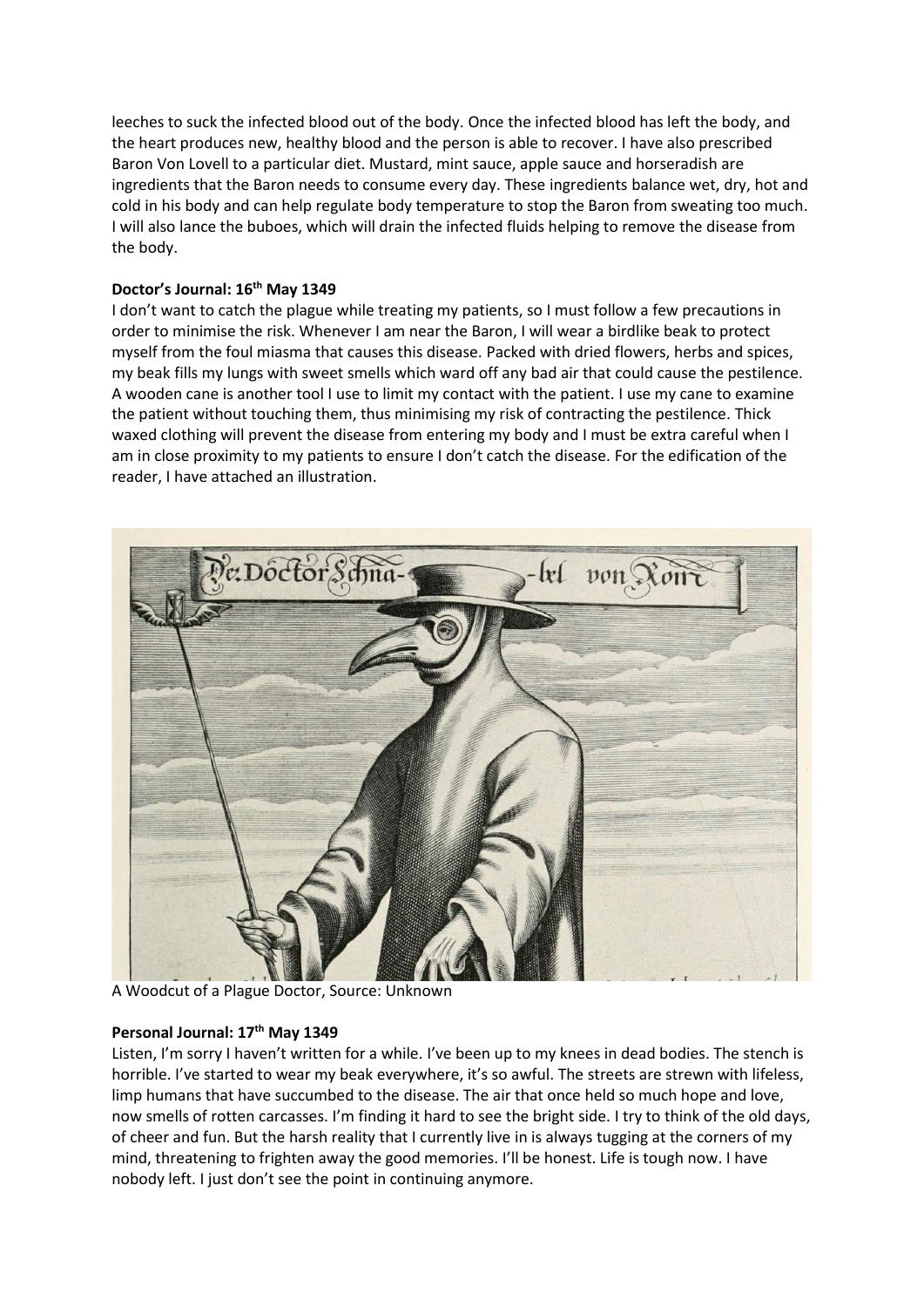

The harsh reality that I live in, Source: Wellcome Images

# **Doctor's Journal: 19th May 1349**

Unfortunately, my treatments aren't working. Instead of curing the baron, he is experiencing more pain than ever. My remedies are failing me, and I don't know what to do or how to help him. The only thing the baron can do now is pray. He must pray to the lord God, beg for mercy and ask for forgiveness. God sent the pestilence to punish us for our sins, and by praying to him and showing his dedication and faithfulness towards Him, the terror will cease to exist. Baron Von Lovell is getting weaker by the minute and I believe that he will depart from this world soon.

## **Personal Journal: 20th May 1349**

I am trying to sleep, but I can't. Baron von Lovell pleaded with me to stay overnight. I am now, in the adjacent room, listening to him, panic stricken and weeping uncontrollably. The fear in his voice is terrifying. His raw, throaty screams continue. Shall I put him out of his misery? It's a dilemma I've faced many times before. I get up out of bed and walk to his room. I catch a glimpse of him through the slight crack in his door. The baron's arms and legs are flailing, his throat has been ripped raw from screaming. I feel visibly disturbed by seeing this. Not that he's about to die. I've seen plenty of that. What disturbed me is that this personal moment of his, I've completely intruded on. As I leave to head back to my room, I hear a series of choked sobs. One final wail. And then silence. I sigh deeply and ask myself how many more lives the pestilence will take from this world.

# Bibliography:

Armstrong, Dorsey (2021) *What Really Caused the Black Death: Anthrax or Celestial Bodies?.*  Retrieved 22/7/2021 from [https://www.thegreatcoursesdaily.com/what-really-caused-the-black](https://www.thegreatcoursesdaily.com/what-really-caused-the-black-death-anthrax-or-celestial-bodies/)[death-anthrax-or-celestial-bodies/](https://www.thegreatcoursesdaily.com/what-really-caused-the-black-death-anthrax-or-celestial-bodies/)

BBC (2019) Attempts to prevent illness and disease. Retrieved 14/6/2021 <https://www.bbc.com/bitesize/guides/zq8xk2p/revision/1>

Berezow, Alex (2014) *Black Death: The Upside to Killing Half of Europe.* Retrieved 22/7/2021 from <https://bigthink.com/think-tank/black-death-the-upside-to-killing-half-of-europe>